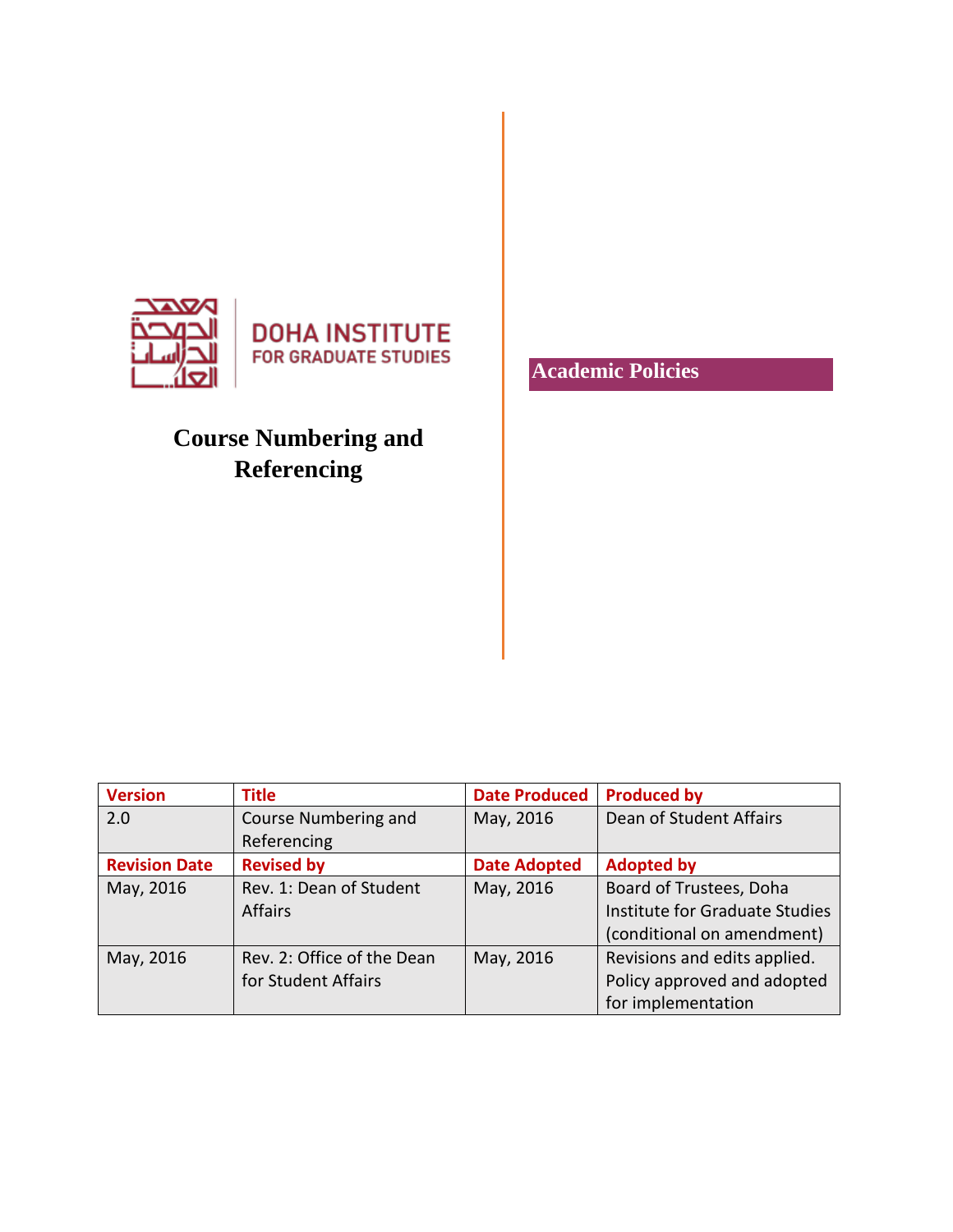## **Contents**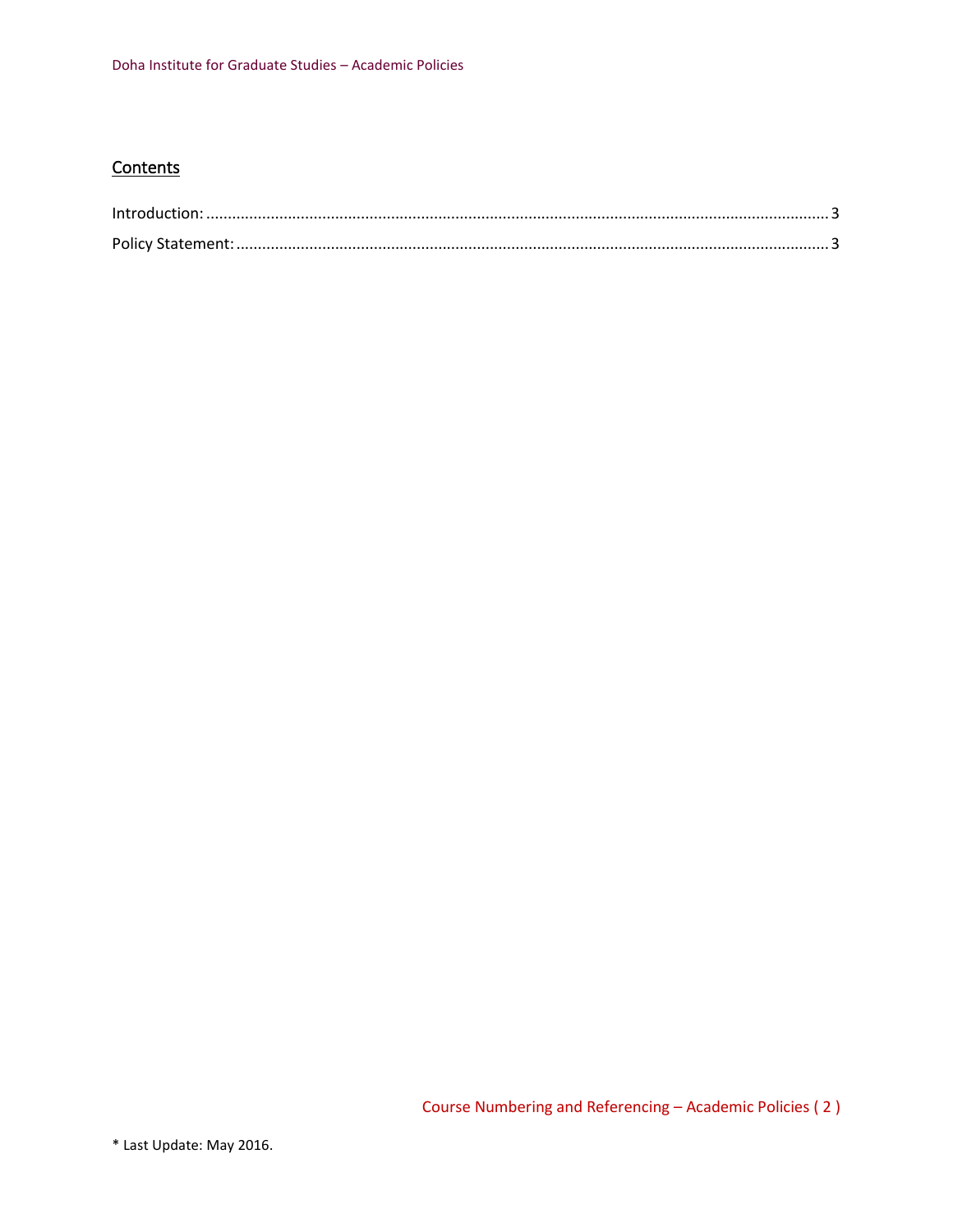## <span id="page-2-0"></span>Introduction:

Courses offered at DI are referenced by using a numbering policy that enables clear identification of all course types, as well as a standardized mechanism through which students, faculty, advisors, and others can understand and navigate the curriculum.

The Director of Enrollment and Student Affairs is in charge of implementing this policy across all DI schools and programs.

## <span id="page-2-1"></span>Policy Statement:

1. Each course reference will be no less than six (6) and no more than seven (7) characters made up of two parts, a three (3) or four (4) alpha letters denoting the program abbreviation and another three (3) numeric digits denoting the course identification number within the program.

Example: HIST620 or SOC615

Exceptionally a suffix letter can be added to the reference to denote a part of a course series.

Example: HIST620A and HIST620B

2. Since DI is a graduate institute the numbering of its regular master program courses will start with 6xx and above. This is the range normally reserved for post-bachelor graduate level courses in international universities and its use will facilitate the clear representation of the DI curricula at an international level.

In addition to the above, the course number range of 0xx is reserved for non-credit and/or non-degree courses such as language requirement or executive and continuing education courses or other, while the range of 5xx is reserved for executive master programs.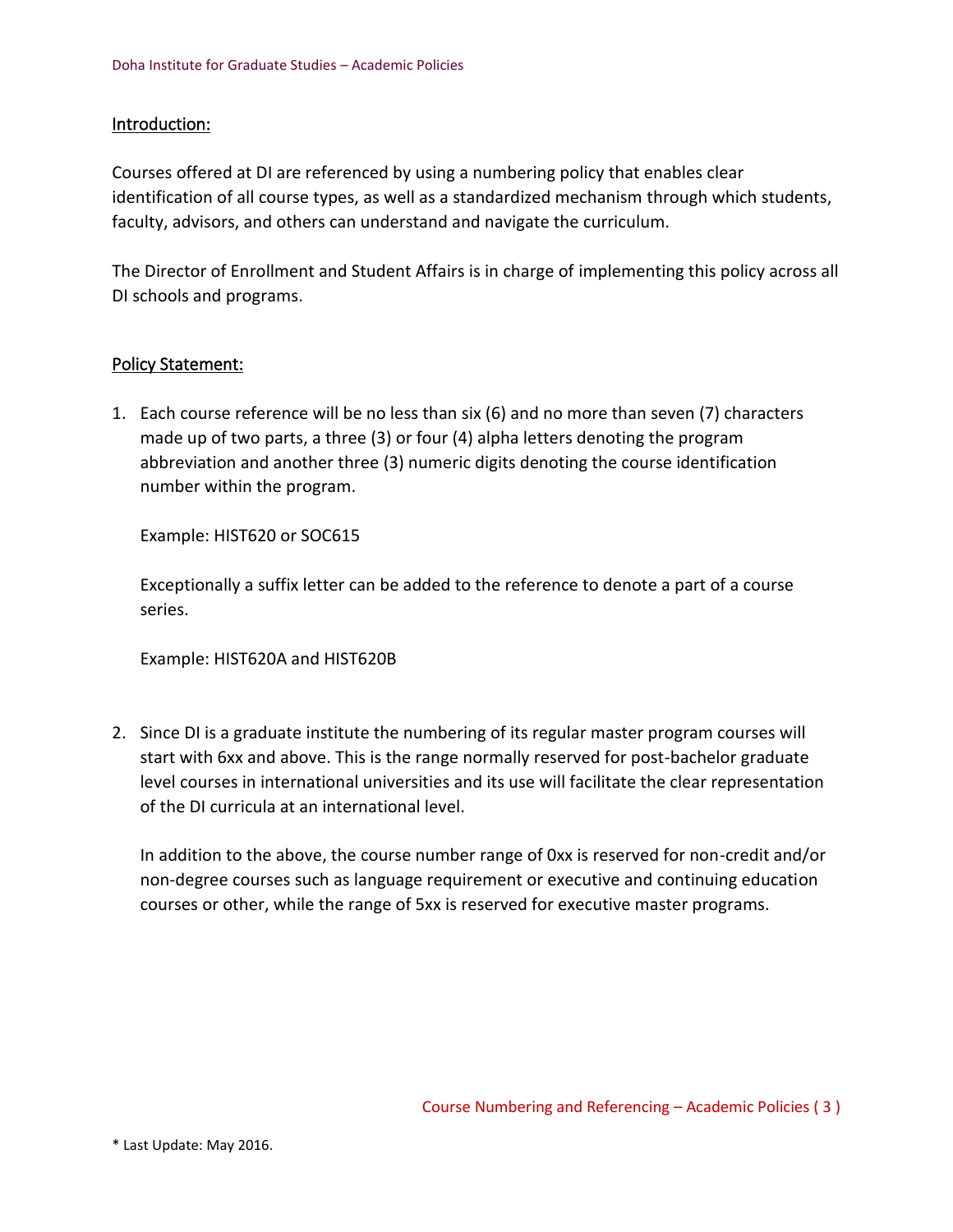The following table illustrates the number ranges used for course offered by DI:

| <b>Non-Credit/Non-Degree</b><br><b>Courses</b> | 000-099 |
|------------------------------------------------|---------|
| <b>Executive Graduate</b><br><b>Courses</b>    | 500-599 |
| <b>Regular Graduate Courses</b>                | 600-699 |
| Reserved Numbers*                              | 700-999 |

\*Reserved numbers will be used later on when DI offers it doctorate level programs

3. Each program will use the following sub-categories for the assigning of course reference numbers to the programs within its 6xx range:

| 60x       | <b>School Core Compulsory</b> |  |
|-----------|-------------------------------|--|
|           | <b>Courses</b>                |  |
| 61x       | <b>Program Core Courses</b>   |  |
| 62x-66x   | Program Concentration or      |  |
|           | Elective Courses              |  |
| 67x - 68x | Interdisciplinary courses     |  |
| 699       | <b>Thesis</b>                 |  |
| 698       | Project                       |  |

4. The course prefixes will be assigned as per the following table:

| <b>Program or Unit Name</b>                                   | Prefix |
|---------------------------------------------------------------|--------|
| <b>Linguistics and Arabic</b><br>Lexicography                 | I AI   |
| <b>Center for Conflict and</b><br><b>Humanitarian Studies</b> | CHMA   |